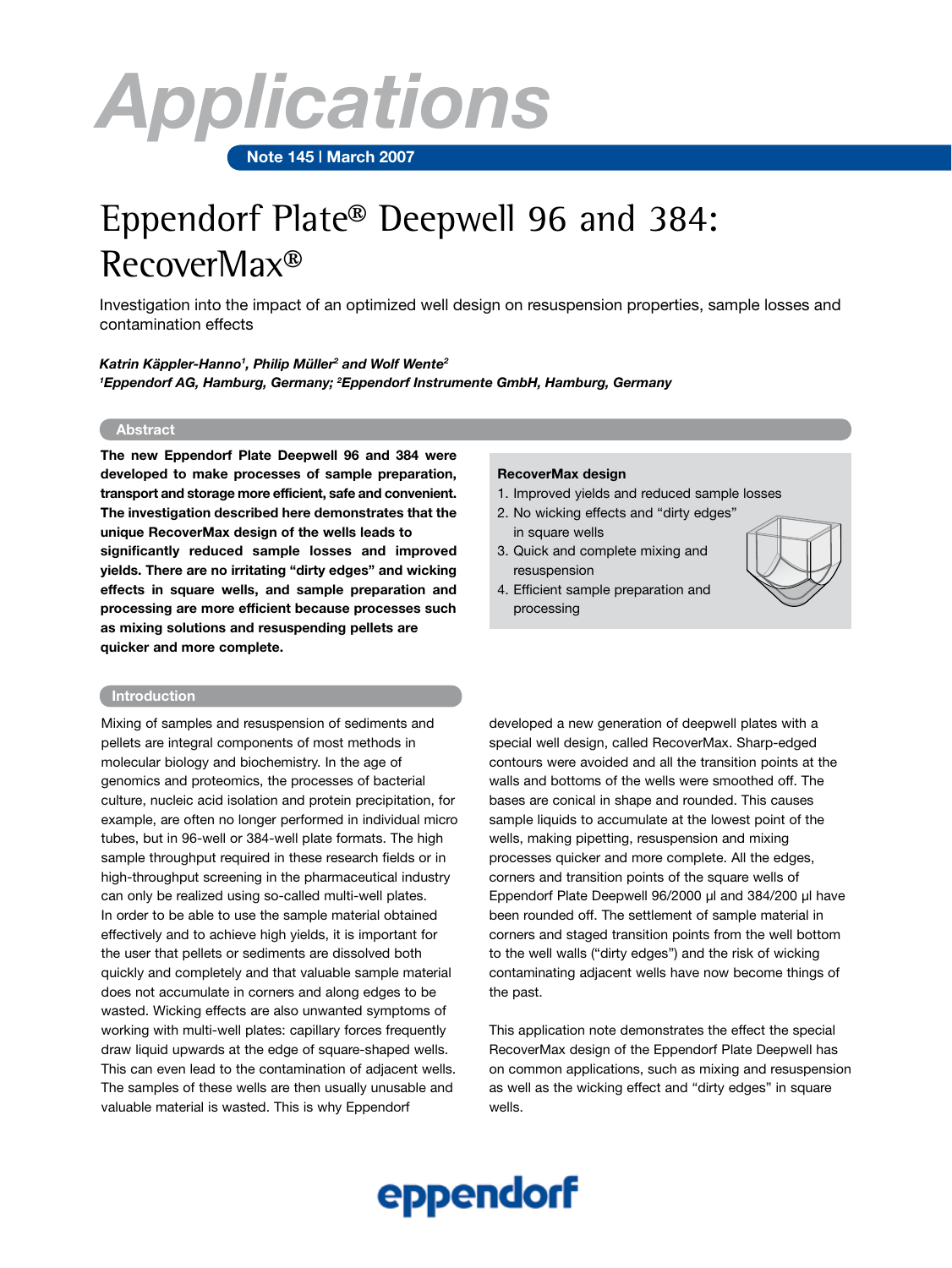#### **Materials and methods**

#### **1. Mixing sucrose pellets**

In order to examine the mixing and resuspension properties of Eppendorf Plate Deepwell, sucrose pellets were coated with an indicator solution (bromothymol blue) and then mixed. As the pellets became increasingly resuspended, the color changed from blue to green to yellow. The color change to yellow indicated complete resuspension of the pellet [1]. Eppendorf Plate Deepwell 96/1000 µl and 384/200 µl formats and plates of the same formats from other suppliers were examined.

**Sucrose solution:** 2 g/ml sucrose, 0.1 M MES pH = 4.0 **Indicator solution:** 0.04 mg/ml bromothymol blue, 2 mM Carbonate buffer pH = 10.0

Deepwell plates of the 96/1000 µl format were filled with 50 µl sucrose solution; deepwell plates of the 384/200 µl format, with 5 µl sucrose solution. The plates were then dried for 4 h at 70 °C. The pellets were then coated with 500 µl (96/1000 µl plates) or 50 µl (384/200 µl plates) indicator solution. The pellets were resuspended in the Eppendorf MixMate® at 2000 rpm. The color changed from blue to yellow in a pH range from 6.0 to 7.6.

#### **2. Resuspension of bacterial pellets**

150 ml LB medium (Roth, Germany) were inoculated with a strain of *E. coli* K12 bacteria (DH5α) and incubated overnight at 37 °C with shaking. The bacterial suspension was distributed on Eppendorf Plate Deepwell 96/2000 µl and 384/200 µl (see test conditions) and the plates were then pelleted in the Eppendorf Centrifuge 5804 R with Rotor A-2-DWP (deepwell plate rotor). The centrifugation parameters here corresponded to the standard values described in the references. Once the supernatant had been discarded, resuspension buffer (50 mM Tris HCl pH 8.0, 10 mM EDTA, 100 mg/L RNase A) was added to the bacterial pellets (150 µl for 96-well DWP; 30 µl for 384-well DWP). Deepwell plates were then inserted directly into the plate holder of the MixMate and mixed (2000 rpm). A visual check that the pellet was completely resuspended was made after 15 s, 30 s, 45 s, 1 min, 2 min and 5 min.

#### **3. Mixing high-salt buffers**

Eppendorf Plate Deepwell 96/1000 µl were filled with 5 µl high-salt buffer and 500 µl dilution buffer per well and mixed in the MixMate at 1,400 rpm. Eppendorf Plate Deepwell 384/200 µl were filled with 1 µl high-salt buffer and 50 µl of dilution buffer per well and mixed in the MixMate at 2000 rpm.

**High-salt buffer:** 30% NaCl, 0.1% (w/v) Patent Blue V **Dilution buffer:** 10 mM Tris HCl pH 7.4

#### **4. Wicking**

Eppendorf Plate Deepwell 96/2000 µl and comparable deepwell plates from competitors were filled with 1 ml per well of the following buffer solutions and left to stand for 10 min.

- A) Tris HCl 10 mM pH 8.0, Ponceau 4R 0.01%
- B) Tris HCl 10 mM pH 8.0 + 0.01% Triton® X-100 Ponceau 4R 0.01%
- C) Ponceau 4R 0.1% in DMSO (100%)

#### **5. "Dirty edges"**

Water colored with Ponceau 4R was pipetted into an Eppendorf Plate Deepwell 96/2000 µl and into corresponding deepwell plates from other suppliers and removed again by pipetting. Residues in the corners and transition points were photographed.

#### **Test conditions bacterial pellets**

Eppendorf Plate Deepwell 96/2000 µl

- 1.25 ml overnight culture
- Pellet: 5 min at 1,900 x g
- 150 µl resuspension buffer

Eppendorf Plate Deepwell 384/200 µl

- 200 µl overnight culture
- Pellet: 5 min at 2,200 x g
- 30 µl resuspension buffer



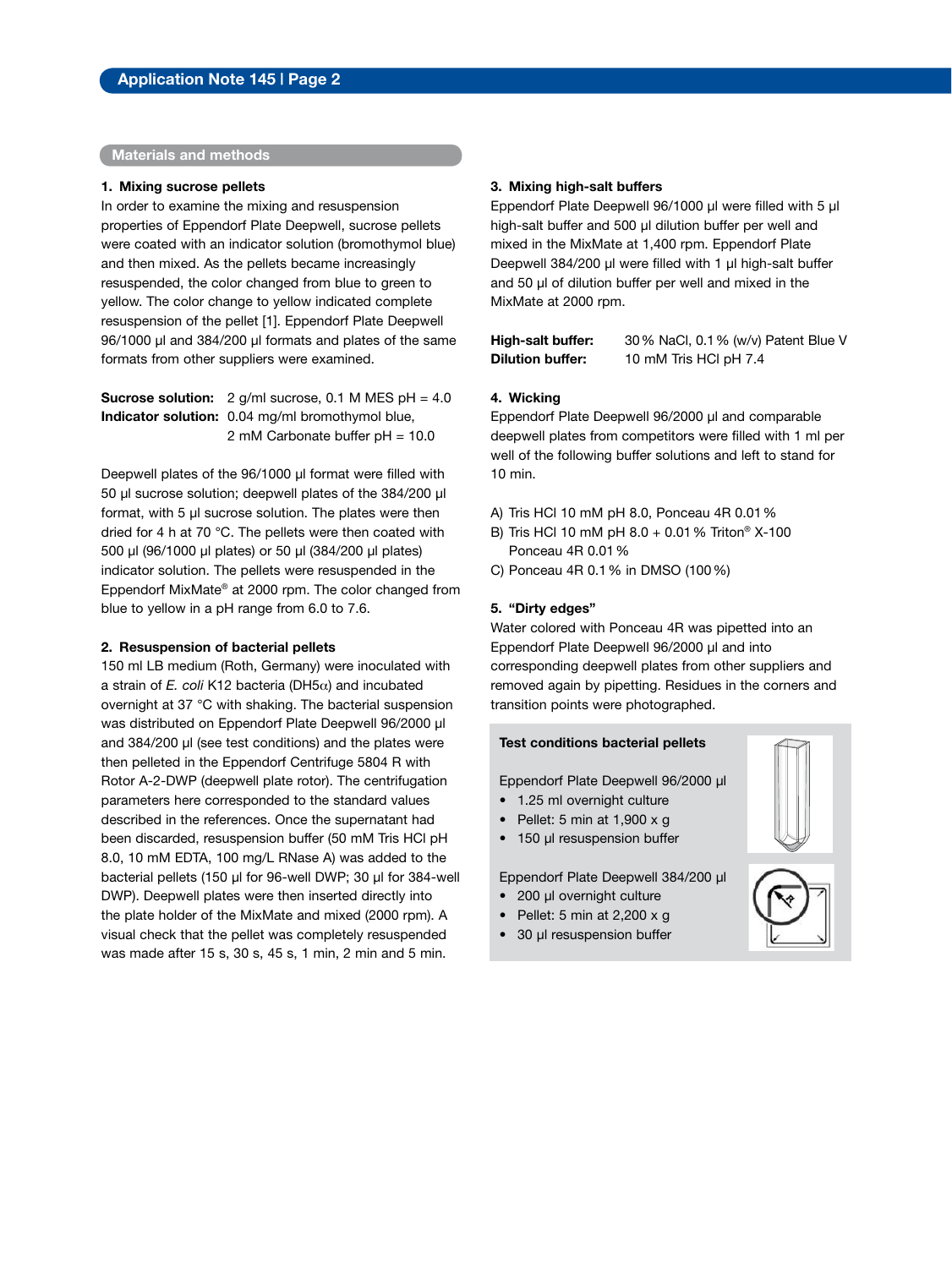#### **Results and discussions**

#### **Resuspension of sucrose pellets**

Eppendorf Plate Deepwell 96/1000 µl and 384/200 µl were filled with a sucrose solution and dried. The pellets that formed were coated with an indicator solution (bromothymol blue) and resuspended by mixing in the MixMate. A color change from blue to green to yellow indicated complete resuspension of the pellet. **Figure 1** demonstrates that the color had changed from blue to yellow in the Eppendorf Plate Deepwell 96/1000 µl in almost all the wells after only 5 s. The sucrose pellet was

accordingly completely resuspended after just 5 s. Only in a few wells was resuspension still incomplete so that a slight green color could still be observed. In the wells of the competitors' plates A and B, on the other hand, the sucrose pellet was much more difficult to dissolve. After 5 s of mixing, the solutions in the wells were mostly still blue, only a few wells were green in color. Only after 30 s of mixing were the pellets dissolved here too, allowing the complete color change to yellow to be observed.

#### **Eppendorf Plate Deepwell 96/1000 µl**



Fig. 1: Resuspension of sucrose pellets with bromothymol indicator solution in an Eppendorf Plate Deepwell 96/1000 µl and in two corresponding deepwell plates from other suppliers. The plates were photographed immediately after the addition of the indicator solution (0 sec), after 5 s of mixing and after 30 s of mixing in the MixMate at 2000 rpm.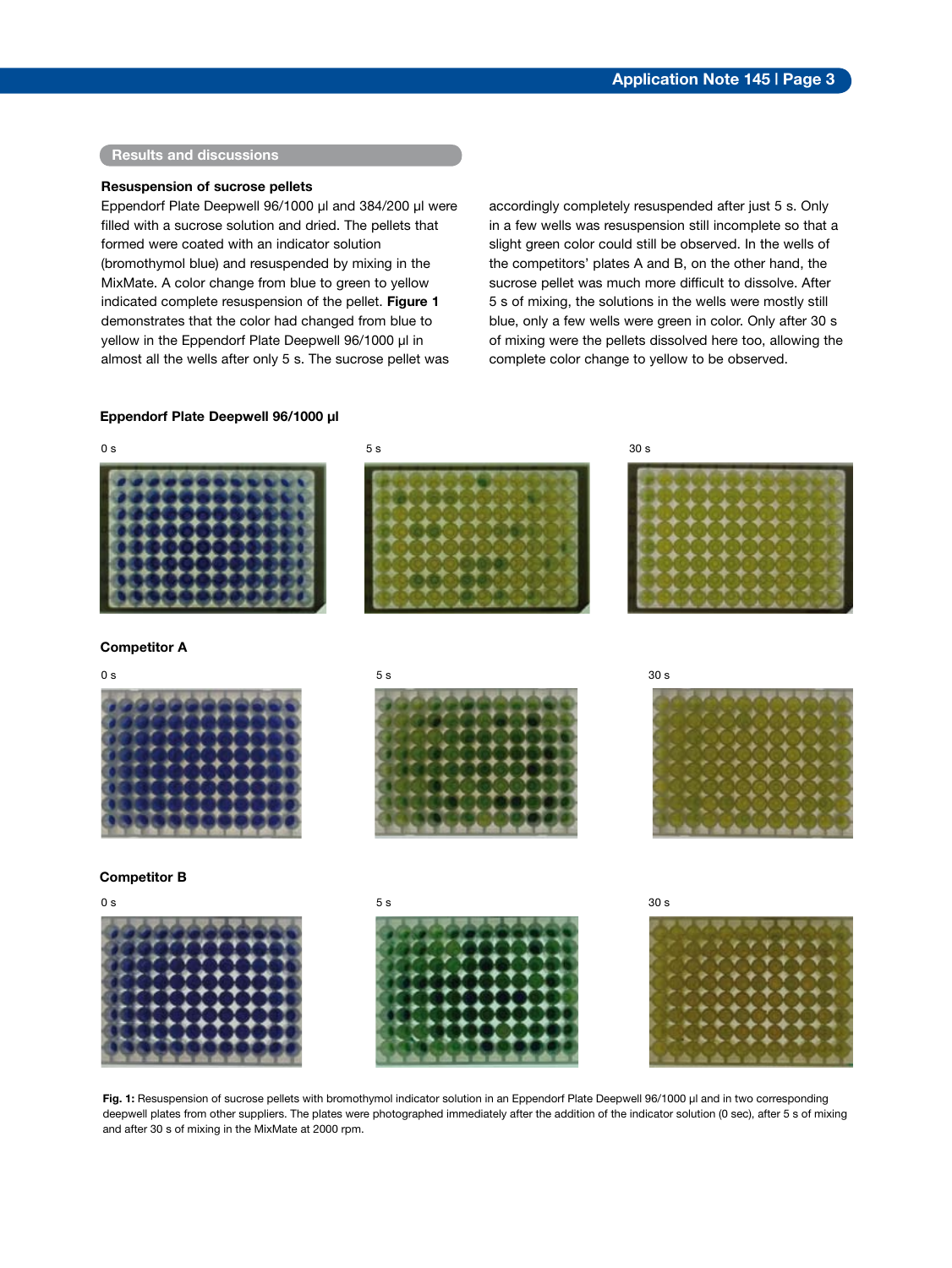#### **Eppendorf Plate Deepwell 384/200 µl**



**Competitor A**







**Competitor B**



**Fig. 2:** Resuspension of sucrose pellets with bromothymol indicator solution in an Eppendorf Plate Deepwell 384/200 µl and in two corresponding deepwell plates from other suppliers. The plates were mixed immediately after the addition of the indicator solution (0 s) in the MixMate at 2000 rpm and photographed after 5 s and 30 s

Especially with square wells and at small volumes, it is often difficult to achieve efficient mixing or resuspension of pellets. **Figure 2**, however, shows that the RecoverMax design of Eppendorf Plate Deepwell with square wells leads to efficient resuspension of pellets, even at very small volumes. In the Eppendorf Plate Deepwell 384/200 µl, the color change from blue to yellow was thus complete after only 5 s and the sucrose pellet completely resuspended. In this test, one of the competing plates did comparatively well. However, there was almost no color change observed in competitor plate A even after 30 s and the pellet was accordingly hardly resuspended.

#### **Resuspension of bacterial pellets**

The resuspension of solid cell pellets is a common application and integral component of many laboratory methods in biochemistry and molecular biology. Our investigation into the resuspending of bacterial pellets shows that it was possible to resuspend completely the pellet of an overnight culture (1.25 ml per well) in an Eppendorf Plate Deepwell 96/2000 µl within just 30 s (MixMate 2000 rpm) using resuspension buffer (150 µl) (not shown). In plate format 384/200 µl, 200 µl overnight culture per well were dissolved completely in just 30 µl resuspension buffer within only 45–60 s (MixMate, 2000 rpm, not shown). It is clear in this case, too, that the RecoverMax design makes an effective contribution to processing samples quickly and allowing them to be used without waste [2].

#### **Mixing buffers with high salt concentrations**

High-salt buffers are used for DNA precipitation, for example. The difficulty here is that a high-density buffer has to be able to be mixed efficiently with a dilution buffer in the wells of deepwell plates. Our investigation into this shows that in the wells of an Eppendorf Plate Deepwell 96/1000 µl, 5 µl of high-salt buffer are completely mixed with 500 µl of the dilution buffer within only 5 s (MixMate 1,400 rpm, not shown). In Eppendorf Plate Deepwell 384/200 µl, it was possible to mix 1 µl high-salt buffer completely in the wells with just 50 µl dilution buffer in 30 s (MixMate 2000 rpm, not shown) [3].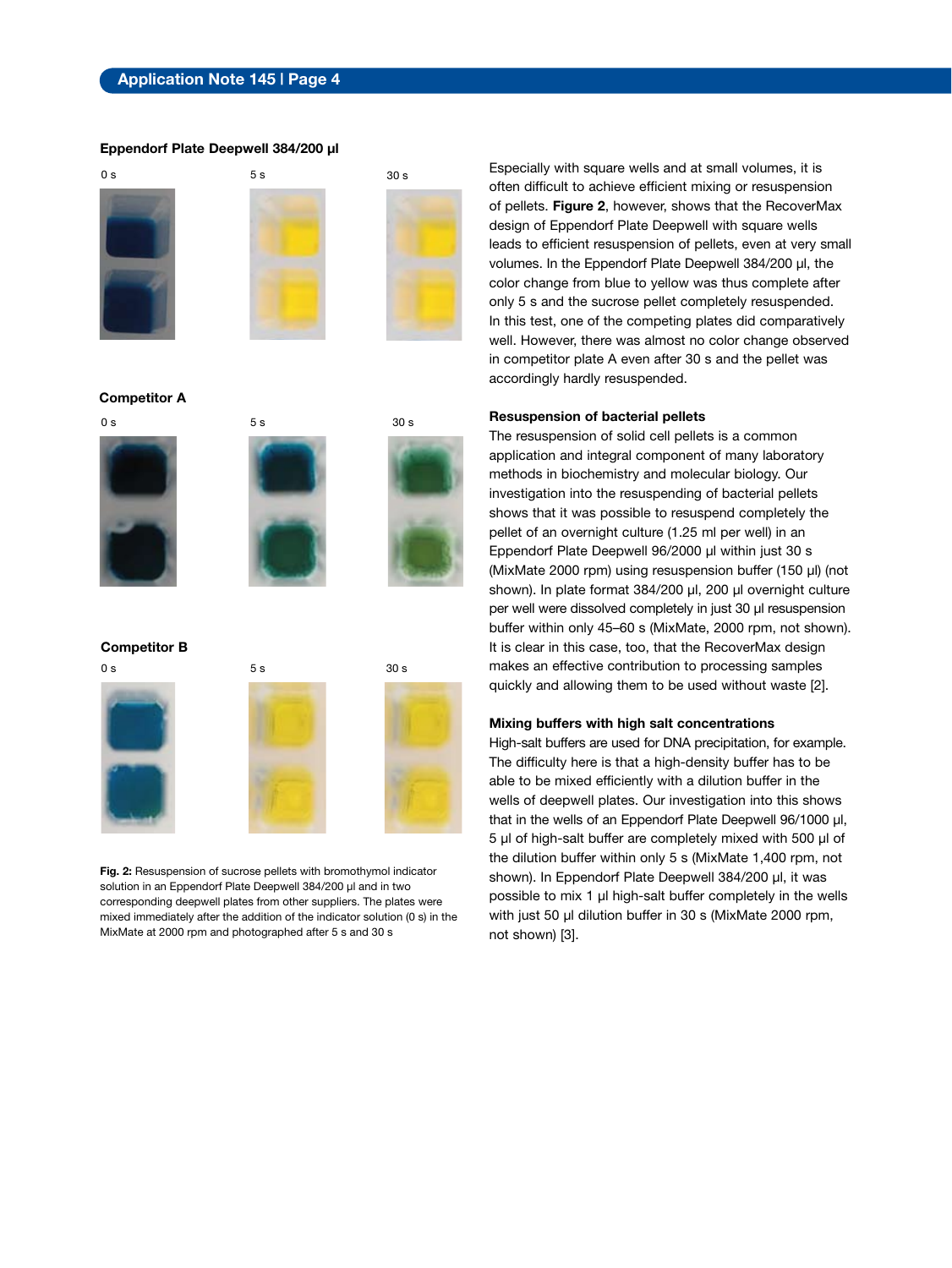#### **Wicking and cross-contamination**

A specific problem when working with square wells is the so-called wicking effect; capillary forces cause sample liquid to rise in the corners of square wells and even reach adjacent wells by this means. Sealing materials may become wet, likewise, increasing the risk of contamination of adjacent wells. Rounding edges and corners and smoothing all transition points in the square wells of Eppendorf Plate Deepwell 96/2000 µl and 384/200 µl should significantly reduce this wicking effect. In order to test the effect of the RecoverMax well geometry on the wicking effect, we examined various buffer mixtures in an Eppendorf Plate Deepwell 96/2000 µl and a corresponding competing plate **(Fig. 3)**.





In the presence of the Tris HCl buffer, both the Eppendorf Plate Deepwell 96/2000 µl and the competitor's plate had no wicking effect.

The risk of wicking is much higher in buffers containing detergents. **Figures 4 and 5** show that a clear wicking effect was a characteristic of the competitor's plate, while in the Eppendorf Plate Deepwell, only an incipient effect was detectable as a result of the meniscus that forms easily.



**Fig. 4:** Wicking effect (circled) in an Eppendorf Plate Deepwell 2000 µl and a corresponding competitor's plate.



**Fig. 5:** Wicking effect (circled) in an Eppendorf Plate Deepwell 2000 µl and a corresponding competitor's plate (view from above).

No wicking effect was observed in the wells of an Eppendorf Plate Deepwell filled with DMSO either, whereas the solvent clearly rose in the corners of the competitor's plate **(Fig. 6)**. The results show that the wicking effect and thus the risk of contamination of adjacent wells is stopped by the special well geometry of the Eppendorf Plate Deepwell.



Fig. 6: Wicking effect (circled) in an Eppendorf Plate Deepwell 2000 µl and a corresponding competitor's plate.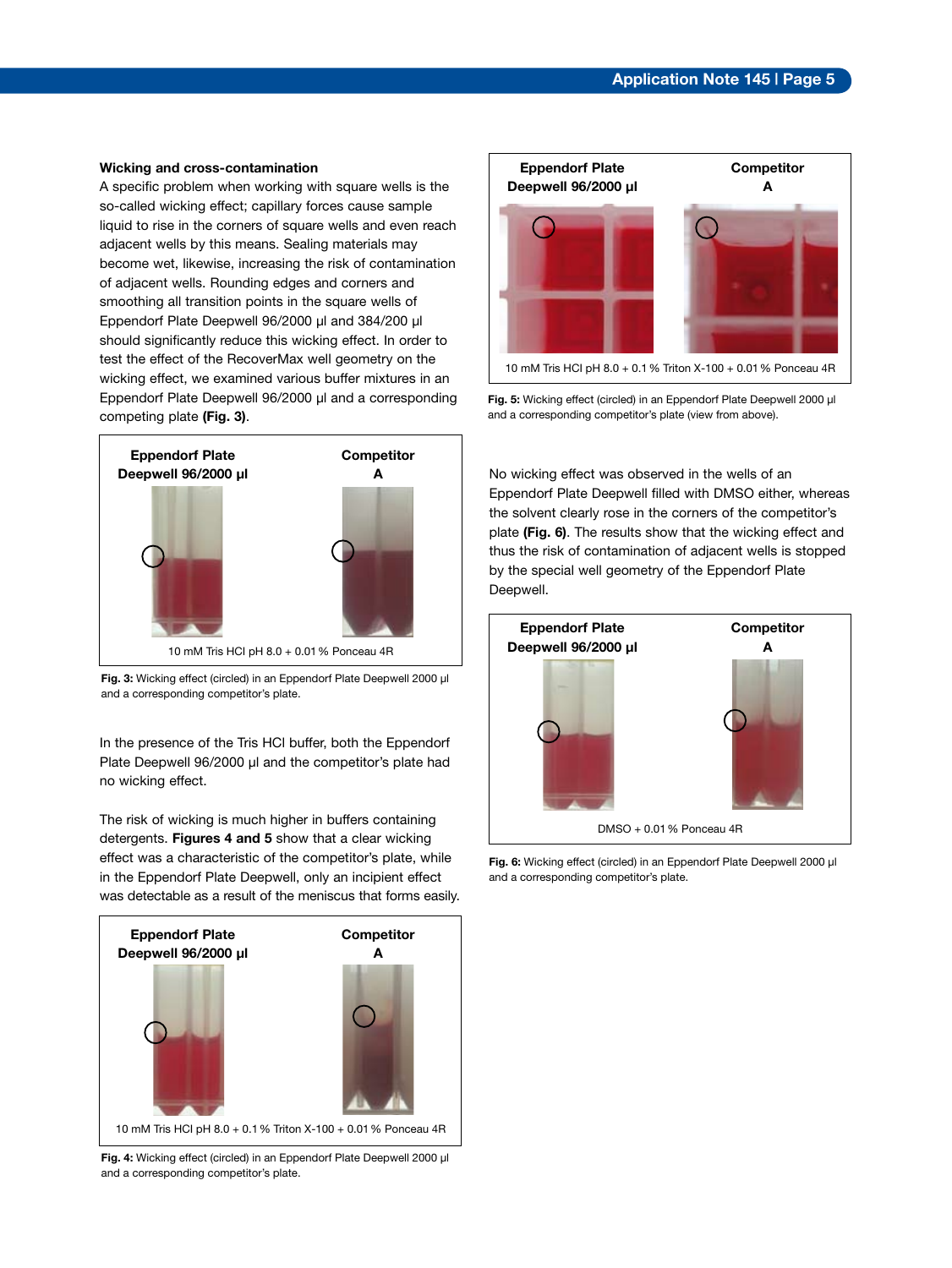#### **Dirty edges**

Another phenomenon that occurs in square wells is the settlement of sample material in the corners of the transition points from the base to the wall of the well. Rounding these corners and transition points in the square wells of Eppendorf Plate Deepwell 96/2000 µl and 384/200 µl should avoid such irritating sample settlement, considerably reducing liquid and sample losses. **Figure 7** shows a

comparison between an Eppendorf Plate Deepwell 96/2000 µl and two corresponding competitors' plates. Considerable settlement of the buffer could be clearly seen in the well corners in both competitors' plates. The Eppendorf Plate Deepwell, on the other hand, had no buffer settlement.

**Eppendorf Plate Deepwell 96/2000 µl Competitor A Competitor B**







**Fig. 7:** Eppendorf Plate Deepwell 96/2000 µl and corresponding plates from other suppliers were filled with colored (Ponceau 4R) water and the solution removed again. Critical areas are circled.

#### **Summary**

Our investigation into the RecoverMax design of the Eppendorf Plate Deepwell have shown that this optimized well geometry has a strong influence both on resuspension/ mixing processes of solid pellets and buffers and on contamination risks from the wicking effect/sample losses due to "dirty edges".

The rounded and smoothed design enables a great deal of time to be saved at a high plate throughput, as resuspension

and mixing processes are highly efficient. Sample losses are avoided, as pellets can be dissolved completely and no "dirty edges" form in square wells. Contamination risks such as those caused by the wicking effect which can likewise lead to sample losses are avoided. The use of Eppendorf Plate Deepwell accordingly leads to enormous savings in terms of effort, time and expense, especially at high plate throughput, and gives the user a high level of security against sample wastage.

#### **References**

- [1] Oldenburg K, Pooler D, Scudder K, Lipinski C and Kelly M. High Throughput Sonication: Evaluation for Compound Solubilization. MatriCal, Inc., Spokane, WA; Pfizer Global Research and Development, Groton, CT.
- [2] Osterhoff C, Mueller P, Borrmann L. Eppendorf MixMate Resuspension of bacteria pellets in deepwell plates (96-and 384-well) and micro test tubes. Eppendorf Application Note 131, 2006.
- [3] Osterhoff C, Mueller P, Borrmann L. Comparison of mixing performance in 96- and 384-well plates of Eppendorf MixMate and competitor devices. Eppendorf Application Note 130, 2006.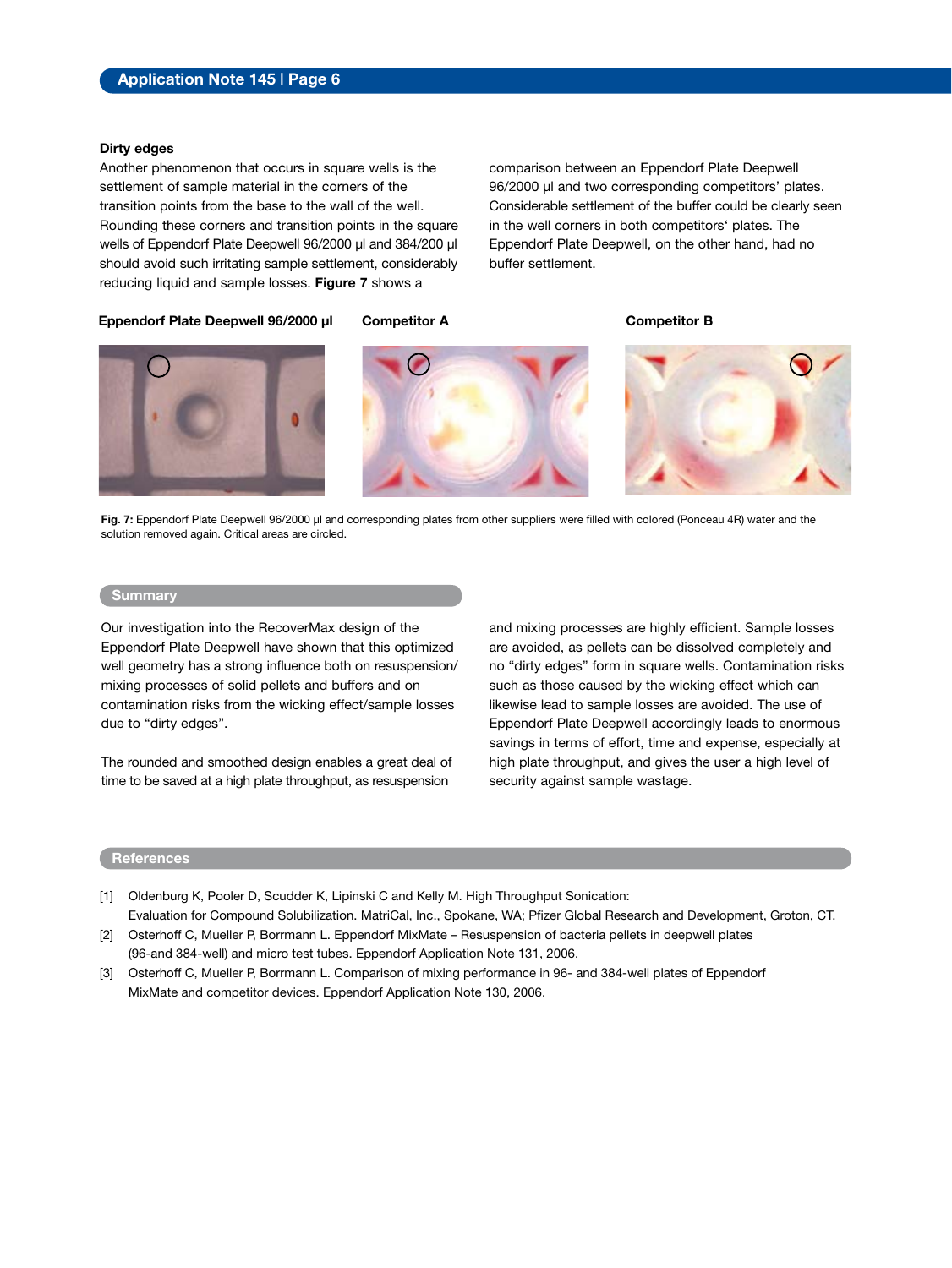#### **Ordering information**

#### **Eppendorf Plate Deepwell 384/200 µl\***

| <b>Name</b>        | Quality                                                   | Color** | Packaging                  | Order no.<br>international | Order no.<br><b>North America</b> |
|--------------------|-----------------------------------------------------------|---------|----------------------------|----------------------------|-----------------------------------|
| Regular<br>package | Standard                                                  | red     | 40 plates (5 bags of 8)    | 0030 521.129               | 951031046                         |
|                    | Sterile                                                   | red     | 40 plates (5 bags of 8)    | 0030 522.125               | 951031143                         |
|                    | <b>DNA LoBind</b><br>(also for RNA & other nucleic acids) | red     | 40 plates (5 bags of 8)    | 0030 523.121               | 951031241                         |
|                    | Protein LoBind                                            | red     | 40 plates (5 bags of 8)    | 0030 524.128               | 951031348                         |
| Large<br>package   | Standard                                                  | red     | 120 plates (10 bags of 12) | 0030 525.124               | 951031445                         |
|                    | Sterile                                                   | red     | 120 plates (10 bags of 12) | 0030 526.120               | 951031542                         |
|                    | DNA LoBind<br>(also for RNA & other nucleic acids)        | red     | 120 plates (10 bags of 12) | 0030 527.127               | 951031640                         |
|                    | Protein LoBind                                            | red     | 120 plates (10 bags of 12) | 0030 528.123               | 951031747                         |

### **Eppendorf Plate Deepwell 96/500 µl\***

| <b>Name</b>        | Quality                                                   | Color** | Packaging                  | Order no.<br>international | Order no.<br><b>North America</b> |
|--------------------|-----------------------------------------------------------|---------|----------------------------|----------------------------|-----------------------------------|
| Regular<br>package | Standard                                                  | red     | 40 plates (5 bags of 8)    | 0030 501.128               | 951031844                         |
|                    | Sterile                                                   | red     | 40 plates (5 bags of 8)    | 0030 502.124               | 951031941                         |
|                    | <b>DNA LoBind</b><br>(also for RNA & other nucleic acids) | red     | 40 plates (5 bags of 8)    | 0030 503.120               | 951032042                         |
|                    | Protein LoBind                                            | red     | 40 plates (5 bags of 8)    | 0030 504.127               | 951032140                         |
| Large<br>package   | Standard                                                  | red     | 120 plates (10 bags of 12) | 0030 505.123               | 951032247                         |
|                    | Sterile                                                   | red     | 120 plates (10 bags of 12) | 0030 506.120               | 951032344                         |
|                    | <b>DNA LoBind</b><br>(also for RNA & other nucleic acids) | red     | 120 plates (10 bags of 12) | 0030 507.126               | 951032441                         |
|                    | Protein LoBind                                            | red     | 120 plates (10 bags of 12) | 0030 508.122               | 951032549                         |

\*All Deepwell plates are available with bar code upon request.

\*\*Available in five frame colors (white, yellow, red, green, blue).